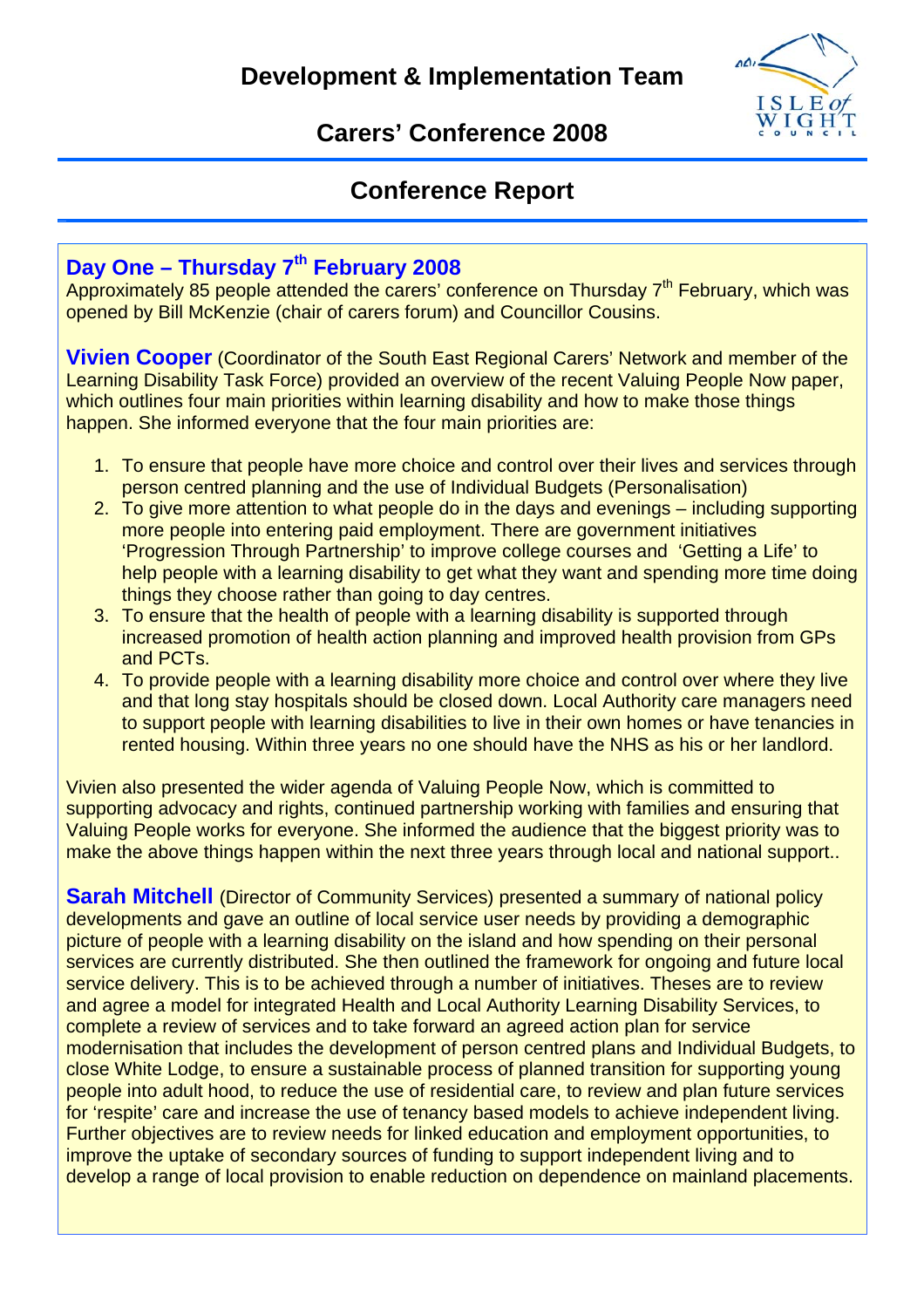**Laura Timms** (Learning Disability Modernisation Coordinator) presented information on In Control and individualised funding on the island. She began by providing the background development of In Control and how recent policy has made it a national agenda to support most people to have an Individual Budget within the next three years. Laura then outlined the 7 step process of having an Individual Budget and provided the audience with an overview of how the Individual Budgets agenda has been developed locally. This has been achieved by the set up of a Resource Allocation System for the pilot, the provision of a risk enablement framework, shared practice with Brighton and Hove, being active members of the regional In Control forum, by having looked at internal systems and identified what needs to change and also agreed a self assessment questionnaire. She spoke of the confusion around some of the In Control terminology and clarified people's understanding of their definitions and moved on to discuss future local developments. Laura finished by outlining the next major pieces of work that need to take place, which are a review of learning from the pilot, looking at the Resource Allocation System (RAS) 5, preparing for a wider roll out, changing how services are currently commissioned, supporting providers to change and to consider brokerage.

**Kim Cox** (mother and Carer of James Cox) gave an inspiring presentation on how Self Directed Support through an Individual Budget has changed her son's, her family and her own life. She talked about how life was for her and her family before James was on an Individual Budget and her experience of going through the process of In Control, moving from Direct Payments to Self Directed Support. She detailed how she and James did a person centred plan to inform her support plan. This, she said, opened up 'a whole new world' as there were very few restrictions to what would be agreed. Mrs Cox shared how being able to spend the budget on the needs of James has helped the whole family to be more positive.

## **Afternoon workshops:**

The afternoon workshops focused on topics that were chosen by carers and were important for putting into action the modernisation agenda and providing an opportunity to develop understanding.

### **Practical ways to start developing a support plan (Pat Ready)**

Seven people attended the workshop group, who discussed ways of involving the focus person as fully as possible according to their communication abilities. To support the understanding of the workshop the group looked at example (anonymised) plans to give them an idea of the kind of content that could be included. It was very much a question-and-answer session where people could relate information offered to their own circumstances.

### **Staff Recruitment / Employment Law (Elizabeth Martin)**

The workshop covered many issues regarding becoming an employer. Subjects such as writing a job description, police checks, insurance matters and using PAYE were discussed. About 9 people attended and questions were invited and answered. The people that attended valued the information and plan to use it in the future. Most people were unaware of the variety of help and support available if they were to choose to become employers.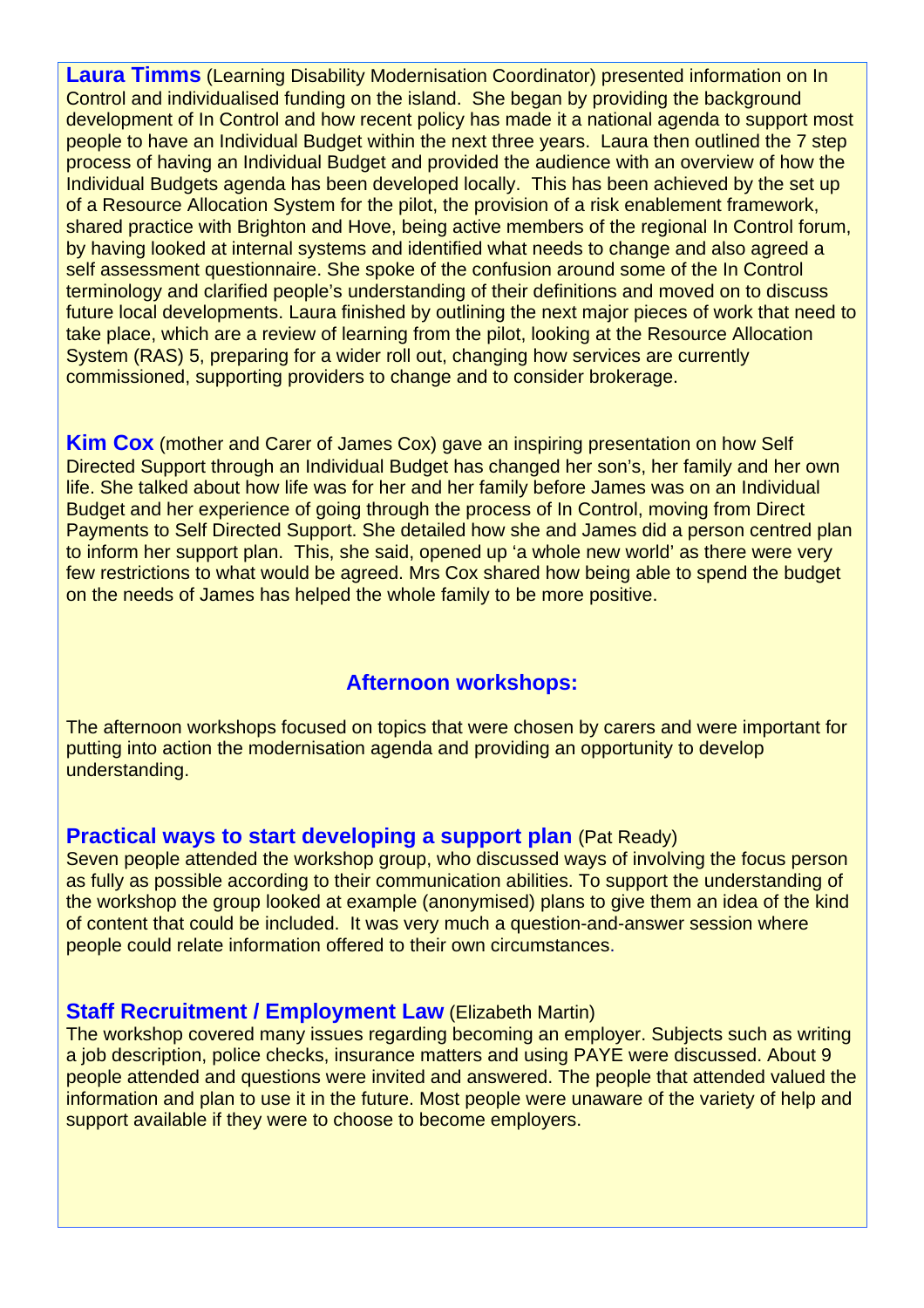#### **In Control – question and answer session** (Laura Timms)

Lots of people had questions about the process of individualised budgets and the timescales in which they are likely to be rolled out. People were interested in the provider changes and where to start. This was an unstructured session where people got to ask a range of questions about the personalisation agenda. If you would like more information about In Control, please either see www.in-control.org.uk or contact Laura Timms on laura.timms@iow.gov.uk

## **Friday 8th February 2008**

### **Day 2**

Approximately 65 people attended the second day of the carers' conference. Laura Timms welcomed everyone and thanked them for being there. She provided a summary of the topics discussed in the first day of the conference and introduced day two.

**Jo Poynter** (South East Regional Advisor, Valuing People Support Team) began her presentation with a look at the 2001 Valuing People policy that promoted person centred planning as the way forward in working with people with learning disabilities. She gave an overview of the progress that has been made since then; some people have person centred plans, some areas have charters, there is now year 9 and 10 person centred transition training, there are some facilitators, however many people still do not have a person centred plan. Jo then talked about the 'Big Priorities' for the next three years outlined within the recent Valuing People Now paper and focused on 'personalisation' through Person Centred Planning. The aim is to ensure that more people will get a person centred plan and there will be access to advice and training. The government will carry on with plans for individual budgets and help more people receive direct budgets. This will result in more people having choice and control over their services and more people will have person centred plans to help them prepare for life after school.

**Pat Ready** (Person Centred Planning Coordinator) talked about 'what will a Person Centred Plan do for the person I care for? Pat explained how in order to use an Individual Budget to meet the needs of the person with a learning disability it is necessary to have a support plan. A Person Centred Plan provides the foundation for a good support plan. Pat explained the *KISS*  strategy, to look at what already works and to *K*eep it, what could go better and *I*mprove it, what new things the person has identified within the Person Centred Plan and to *S*tart it and finally, what is not working and to *S*top it. She talked about how a person centred plan is about getting a life and not a service and taking a long-term view that enables people work towards dreams and aspirations. Pat answered questions on 'what if someone's aspirations are unattainable'; she explained how it is important to acknowledge people's aspirations and look at aspects that may be achievable. Pat concluded that it is vital to think how to involve the person as fully as possible and that Person Centred Planning did not have to be a formal process, as long as the persons needs and wishes were identified.

**Fiona Stock and Julie Miskin** (service user and Carer) gave a talk on how planning changed Fiona's life. Fiona gave a presentation on her experience on moving from supported living to independent living. Fiona sought help form social services after a family breakdown. They referred her to Milford Del, under a supporting people scheme and Fiona moved into shared supported accommodation. This provided a supportive environment that enabled Fiona to develop her skills, to reach her own goals and prepare her for the next step. Fiona explained how living in the supported accommodation was fun but communal living was often 'a pain' due to disagreements about cleaning and noise. After 3 years Fiona said that she wanted to move out. Her options were to rent either privately or through the housing association. Fiona said she chose to apply for a home of her own through the housing association. In March 2007 Fiona